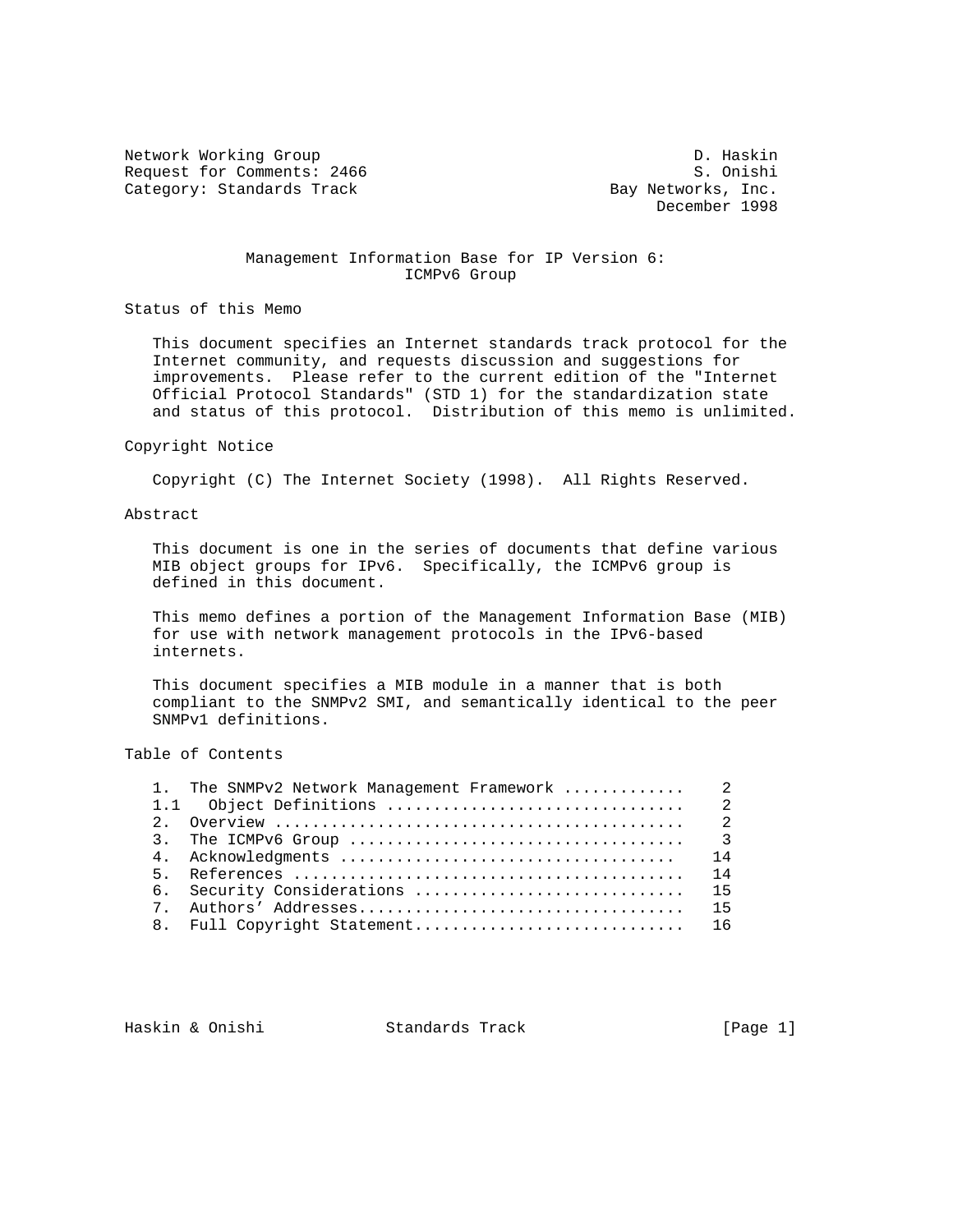1. The SNMPv2 Network Management Framework

 The SNMPv2 Network Management Framework presently consists of three major components. They are:

- o the SMI, described in RFC 1902 [1] the mechanisms used for describing and naming objects for the purpose of management.
- o the MIB-II, described in RFC 1213/STD 17 [3] the core set of managed objects for the Internet suite of protocols.
- o RFC 1157/STD 15 [4] and RFC 1905 [5] which define two versions of the protocol used for network access to managed objects.

 The Framework permits new objects to be defined for the purpose of experimentation and evaluation.

### 1.1. Object Definitions

 Managed objects are accessed via a virtual information store, termed the Management Information Base or MIB. Objects in the MIB are defined using the subset of Abstract Syntax Notation One (ASN.1) defined in the SMI. In particular, each object type is named by an OBJECT IDENTIFIER, an administratively assigned name. The object type together with an object instance serves to uniquely identify a specific instantiation of the object. For human convenience, we often use a textual string, termed the descriptor, to refer to the object type.

2. Overview

 This document is the one in the series of documents that define various MIB object groups for IPv6. These groups are the basic unit of conformance: if the semantics of a group is applicable to an implementation, then it must implement all objects in that group. For example, an implementation must implement the TCP group if and only if it implements the TCP over IPv6 protocol. At minimum, implementations must implement the IPv6 General group [9] as well as the ICMPv6 group defined in this document.

This document defines the ICMPv6 group of the IPv6 MIB.

Haskin & Onishi Standards Track [Page 2]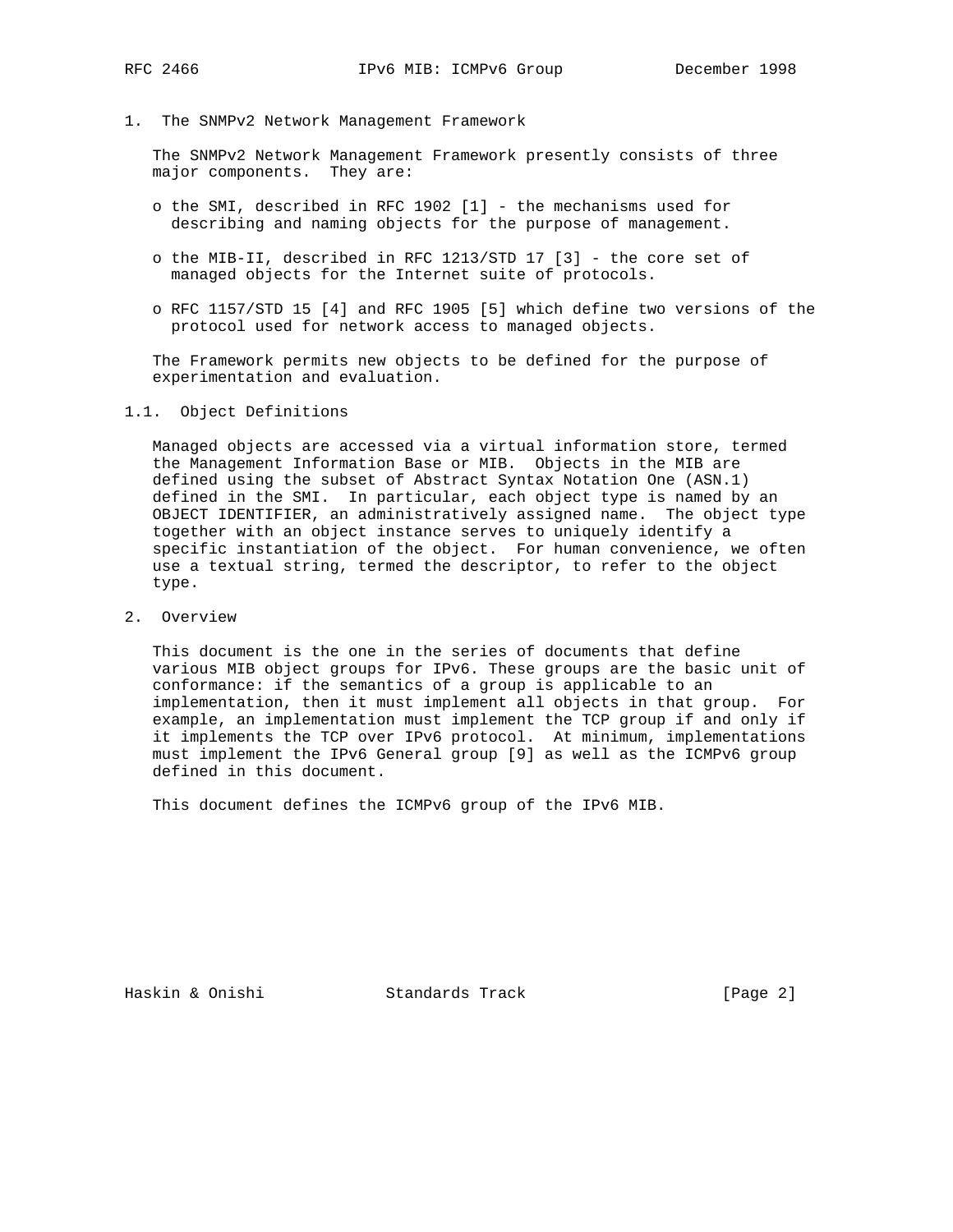3. The ICMPv6 Group IPV6-ICMP-MIB DEFINITIONS ::= BEGIN IMPORTS MODULE-IDENTITY, OBJECT-TYPE, Counter32, mib-2 FROM SNMPv2-SMI MODULE-COMPLIANCE, OBJECT-GROUP FROM SNMPv2-CONF ipv6IfEntry FROM IPV6-MIB; ipv6IcmpMIB MODULE-IDENTITY LAST-UPDATED "9801082155Z" ORGANIZATION "IETF IPv6 Working Group" CONTACT-INFO " Dimitry Haskin Postal: Bay Networks, Inc. 660 Techology Park Drive. Billerica, MA 01821 US DE L'ANNONCE DE L'ANNONCE DE L'ANNONCE DE L'ANNONCE DE L'ANNONCE DE L'ANNONCE DE L'ANNONCE DE L'ANNONCE DE Tel: +1-978-916-8124 E-mail: dhaskin@baynetworks.com Steve Onishi Postal: Bay Networks, Inc. 3 Federal Street Billerica, MA 01821 **US** *US US*  Tel: +1-978-916-3816 E-mail: sonishi@baynetworks.com" DESCRIPTION "The MIB module for entities implementing the ICMPv6." ::= { mib-2 56 } -- the ICMPv6 group ipv6IcmpMIBObjects OBJECT IDENTIFIER ::= { ipv6IcmpMIB 1 } -- Per-interface ICMPv6 statistics table ipv6IfIcmpTable OBJECT-TYPE SYNTAX SEQUENCE OF Ipv6IfIcmpEntry MAX-ACCESS not-accessible Haskin & Onishi Standards Track [Page 3]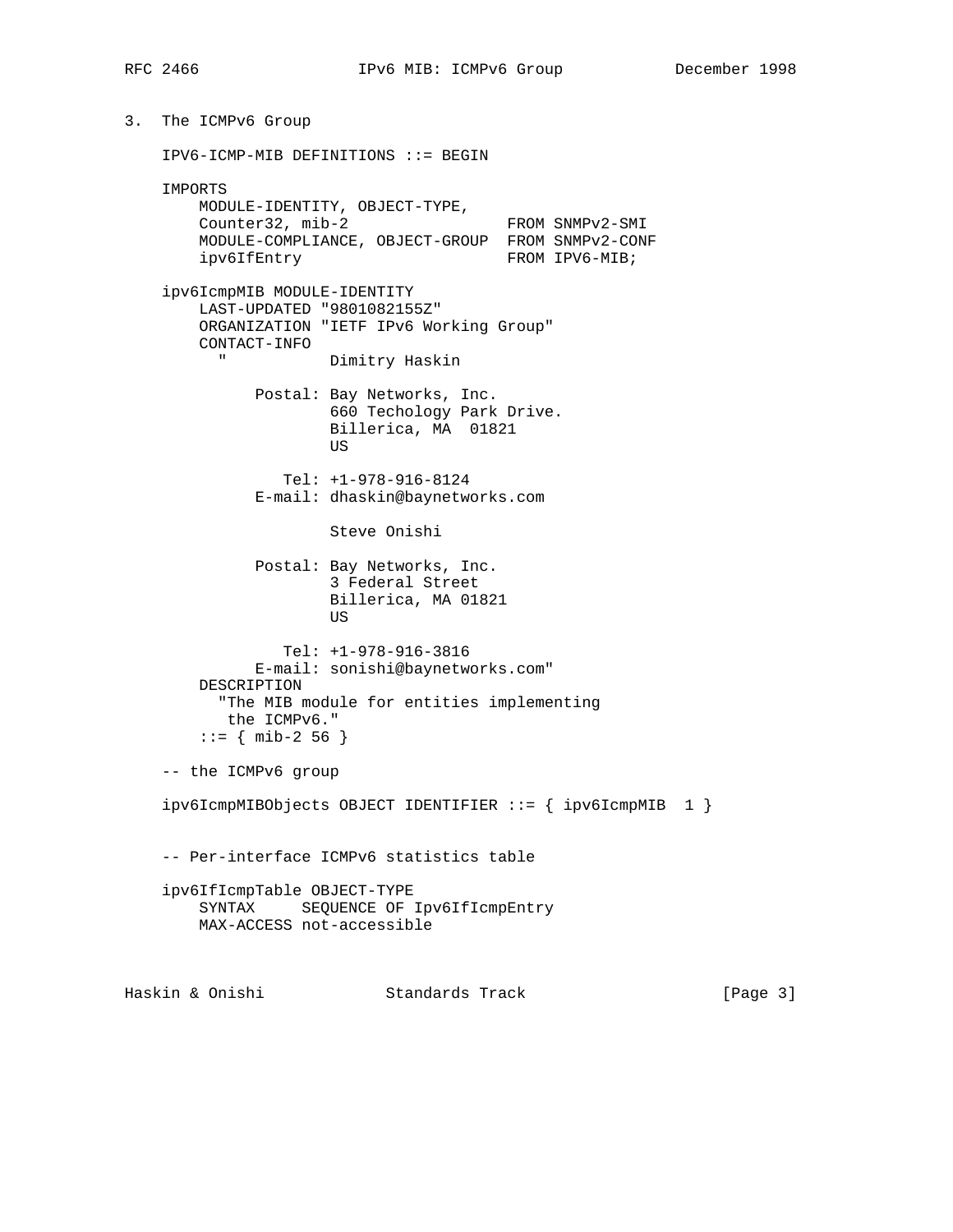```
 STATUS current
   DESCRIPTION
    "IPv6 ICMP statistics. This table contains statistics
    of ICMPv6 messages that are received and sourced by
    the entity."
   ::= { ipv6IcmpMIBObjects 1 }
ipv6IfIcmpEntry OBJECT-TYPE
   SYNTAX Ipv6IfIcmpEntry
   MAX-ACCESS not-accessible
   STATUS current
   DESCRIPTION
    "An ICMPv6 statistics entry containing
    objects at a particular IPv6 interface.
    Note that a receiving interface is
    the interface to which a given ICMPv6 message
    is addressed which may not be necessarily
    the input interface for the message.
    Similarly, the sending interface is
    the interface that sources a given
    ICMP message which is usually but not
    necessarily the output interface for the message."
   AUGMENTS { ipv6IfEntry }
  ::= { ipv6IfIcmpTable 1 }
Ipv6IfIcmpEntry ::= SEQUENCE {
       ipv6IfIcmpInMsgs
            Counter32
       ipv6IfIcmpInErrors
            Counter32
       ipv6IfIcmpInDestUnreachs
            Counter32,
       ipv6IfIcmpInAdminProhibs
            Counter32,
       ipv6IfIcmpInTimeExcds
            Counter32,
       ipv6IfIcmpInParmProblems
            Counter32,
       ipv6IfIcmpInPktTooBigs
            Counter32,
       ipv6IfIcmpInEchos
            Counter32
       ipv6IfIcmpInEchoReplies
            Counter32,
       ipv6IfIcmpInRouterSolicits
            Counter32,
```
Haskin & Onishi Standards Track [Page 4]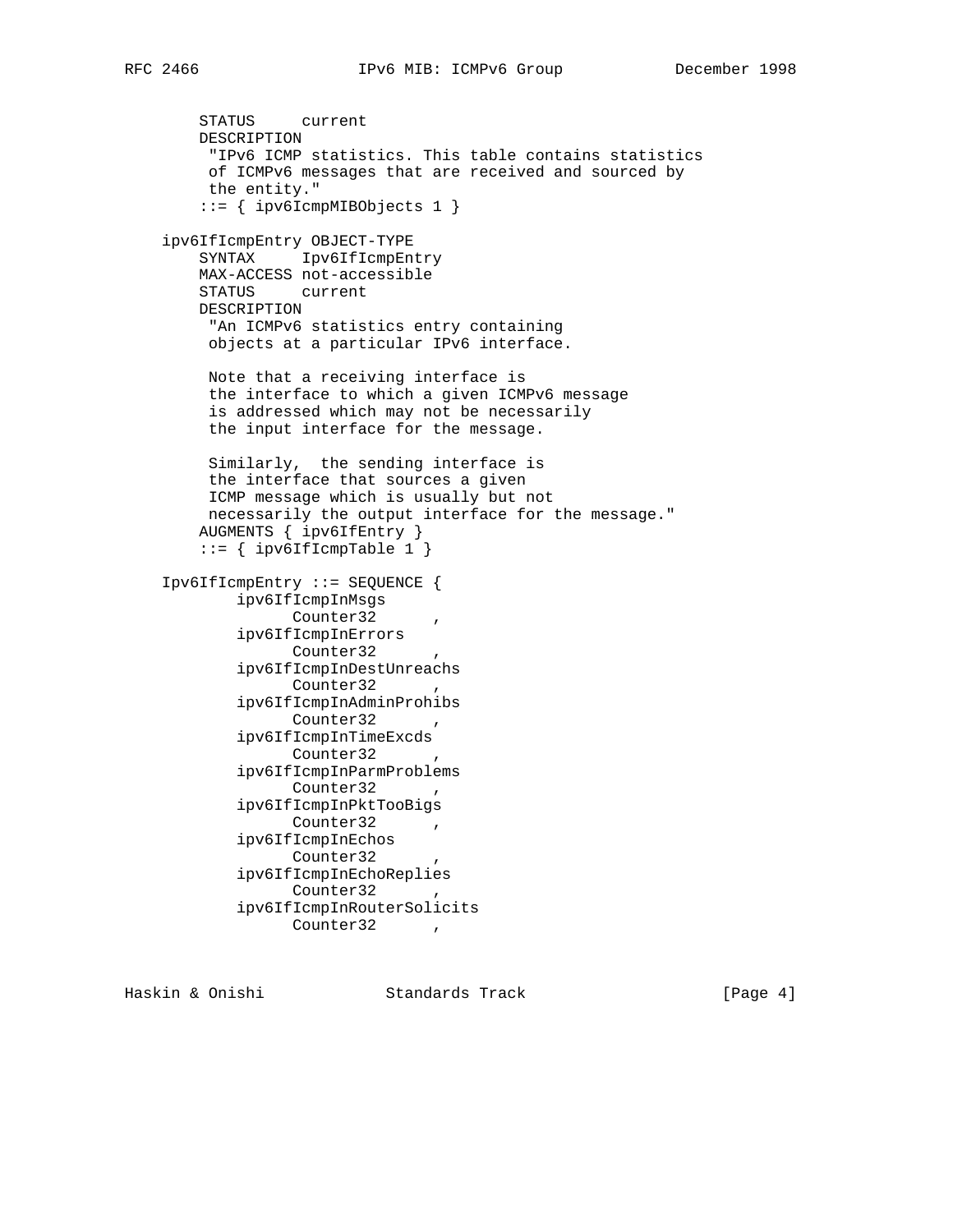ipv6IfIcmpInRouterAdvertisements

Counter32, ipv6IfIcmpInNeighborSolicits Counter32, ipv6IfIcmpInNeighborAdvertisements Counter32 ipv6IfIcmpInRedirects Counter32 ipv6IfIcmpInGroupMembQueries Counter32, ipv6IfIcmpInGroupMembResponses Counter32, ipv6IfIcmpInGroupMembReductions Counter32 , ipv6IfIcmpOutMsgs Counter32, ipv6IfIcmpOutErrors Counter32, ipv6IfIcmpOutDestUnreachs Counter32, ipv6IfIcmpOutAdminProhibs Counter32, ipv6IfIcmpOutTimeExcds Counter32, ipv6IfIcmpOutParmProblems Counter32, ipv6IfIcmpOutPktTooBigs Counter32, ipv6IfIcmpOutEchos Counter32 ipv6IfIcmpOutEchoReplies Counter32 ipv6IfIcmpOutRouterSolicits Counter32 ipv6IfIcmpOutRouterAdvertisements Counter32 ipv6IfIcmpOutNeighborSolicits Counter32 ipv6IfIcmpOutNeighborAdvertisements Counter32, ipv6IfIcmpOutRedirects Counter32, ipv6IfIcmpOutGroupMembQueries Counter32, ipv6IfIcmpOutGroupMembResponses Counter32, ipv6IfIcmpOutGroupMembReductions Counter32

Haskin & Onishi Standards Track [Page 5]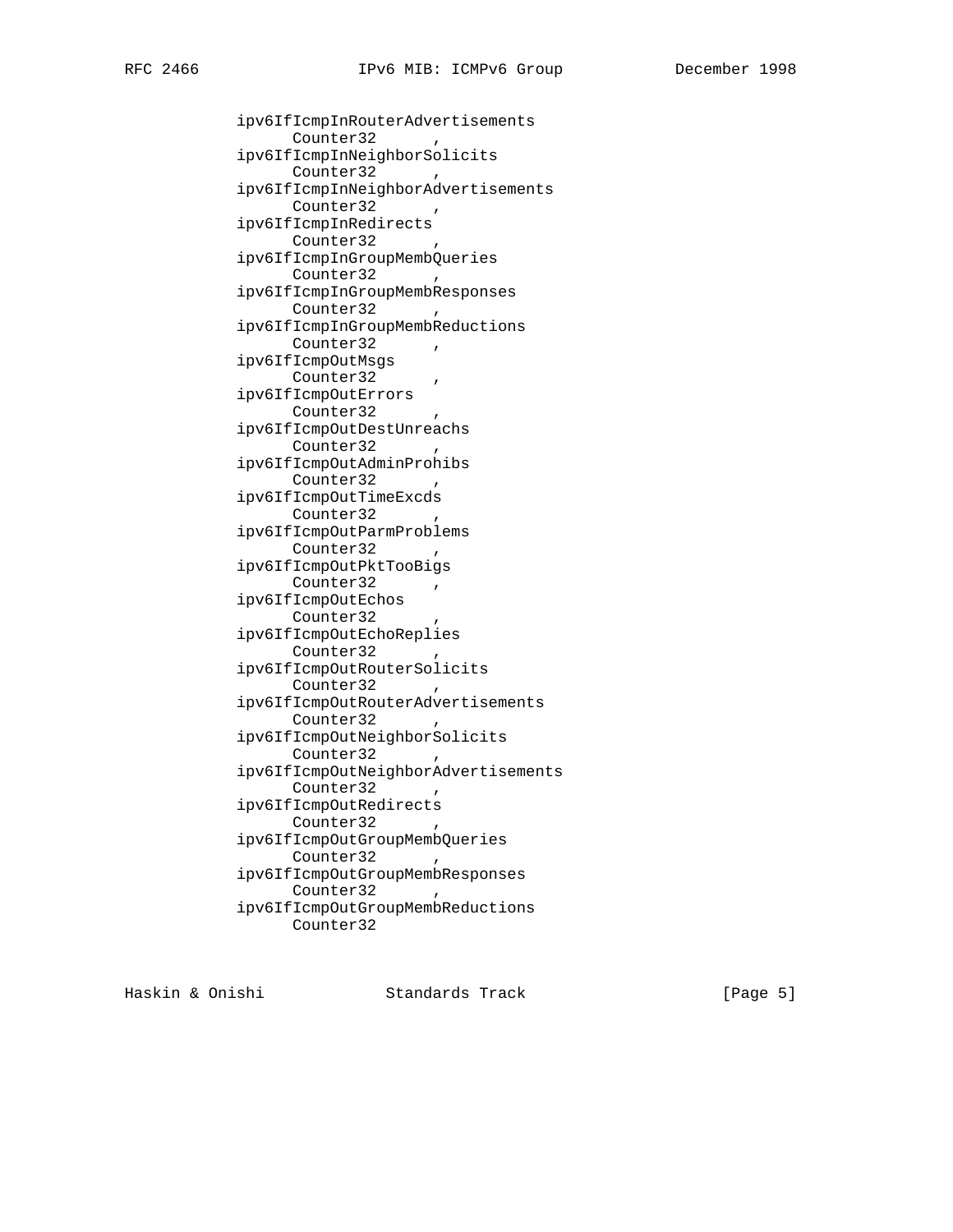} ipv6IfIcmpInMsgs OBJECT-TYPE SYNTAX Counter32 MAX-ACCESS read-only STATUS current DESCRIPTION "The total number of ICMP messages received by the interface which includes all those counted by ipv6IfIcmpInErrors. Note that this interface is the interface to which the ICMP messages were addressed which may not be necessarily the input interface for the messages."  $::=$  { ipv6IfIcmpEntry 1 } ipv6IfIcmpInErrors OBJECT-TYPE SYNTAX Counter32 MAX-ACCESS read-only STATUS current DESCRIPTION "The number of ICMP messages which the interface received but determined as having ICMP-specific errors (bad ICMP checksums, bad length, etc.)."  $::=$  { ipv6IfIcmpEntry 2 } ipv6IfIcmpInDestUnreachs OBJECT-TYPE SYNTAX Counter32 MAX-ACCESS read-only STATUS current DESCRIPTION "The number of ICMP Destination Unreachable messages received by the interface." ::= { ipv6IfIcmpEntry 3 } ipv6IfIcmpInAdminProhibs OBJECT-TYPE SYNTAX Counter32 MAX-ACCESS read-only STATUS current DESCRIPTION "The number of ICMP destination unreachable/communication administratively prohibited messages received by the interface."  $::=$  { ipv6IfIcmpEntry 4 } ipv6IfIcmpInTimeExcds OBJECT-TYPE SYNTAX Counter32 MAX-ACCESS read-only STATUS current

Haskin & Onishi Standards Track [Page 6]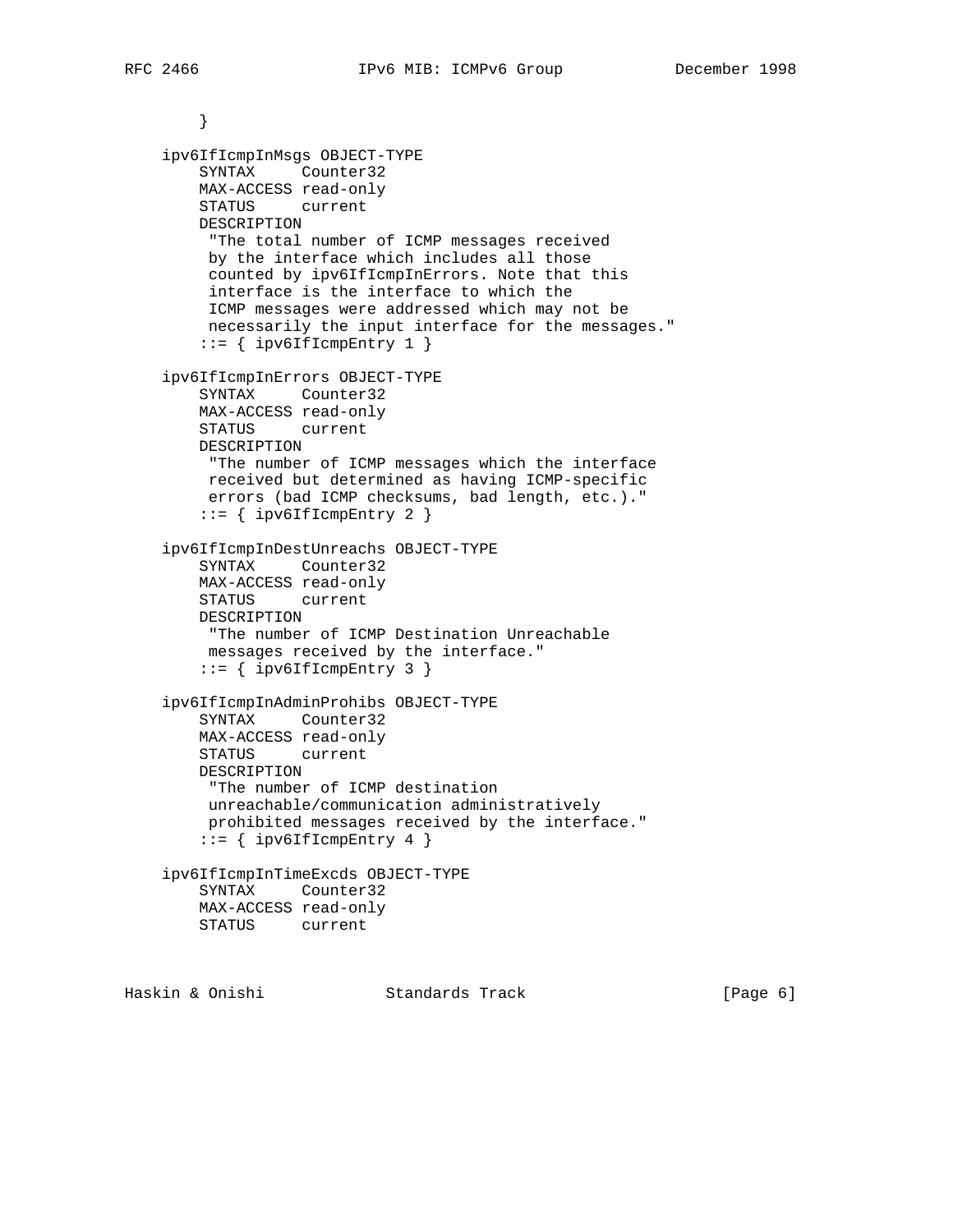```
 DESCRIPTION
    "The number of ICMP Time Exceeded messages
     received by the interface."
   ::= { ipv6IfIcmpEntry 5 }
ipv6IfIcmpInParmProblems OBJECT-TYPE
   SYNTAX Counter32
   MAX-ACCESS read-only
   STATUS current
   DESCRIPTION
    "The number of ICMP Parameter Problem messages
     received by the interface."
```

```
::= { ipv6IfIcmpEntry 6 }
```

```
 ipv6IfIcmpInPktTooBigs OBJECT-TYPE
   SYNTAX Counter32
   MAX-ACCESS read-only
   STATUS current
   DESCRIPTION
    "The number of ICMP Packet Too Big messages
    received by the interface."
   ::= { ipv6IfIcmpEntry 7 }
```

```
 ipv6IfIcmpInEchos OBJECT-TYPE
   SYNTAX Counter32
   MAX-ACCESS read-only
   STATUS current
   DESCRIPTION
    "The number of ICMP Echo (request) messages
     received by the interface."
   ::= { ipv6IfIcmpEntry 8 }
```

```
 ipv6IfIcmpInEchoReplies OBJECT-TYPE
   SYNTAX Counter32
   MAX-ACCESS read-only
   STATUS current
   DESCRIPTION
    "The number of ICMP Echo Reply messages received
    by the interface."
   ::= { ipv6IfIcmpEntry 9 }
```

```
 ipv6IfIcmpInRouterSolicits OBJECT-TYPE
   SYNTAX Counter32
   MAX-ACCESS read-only
   STATUS current
   DESCRIPTION
    "The number of ICMP Router Solicit messages
     received by the interface."
```
Haskin & Onishi Standards Track [Page 7]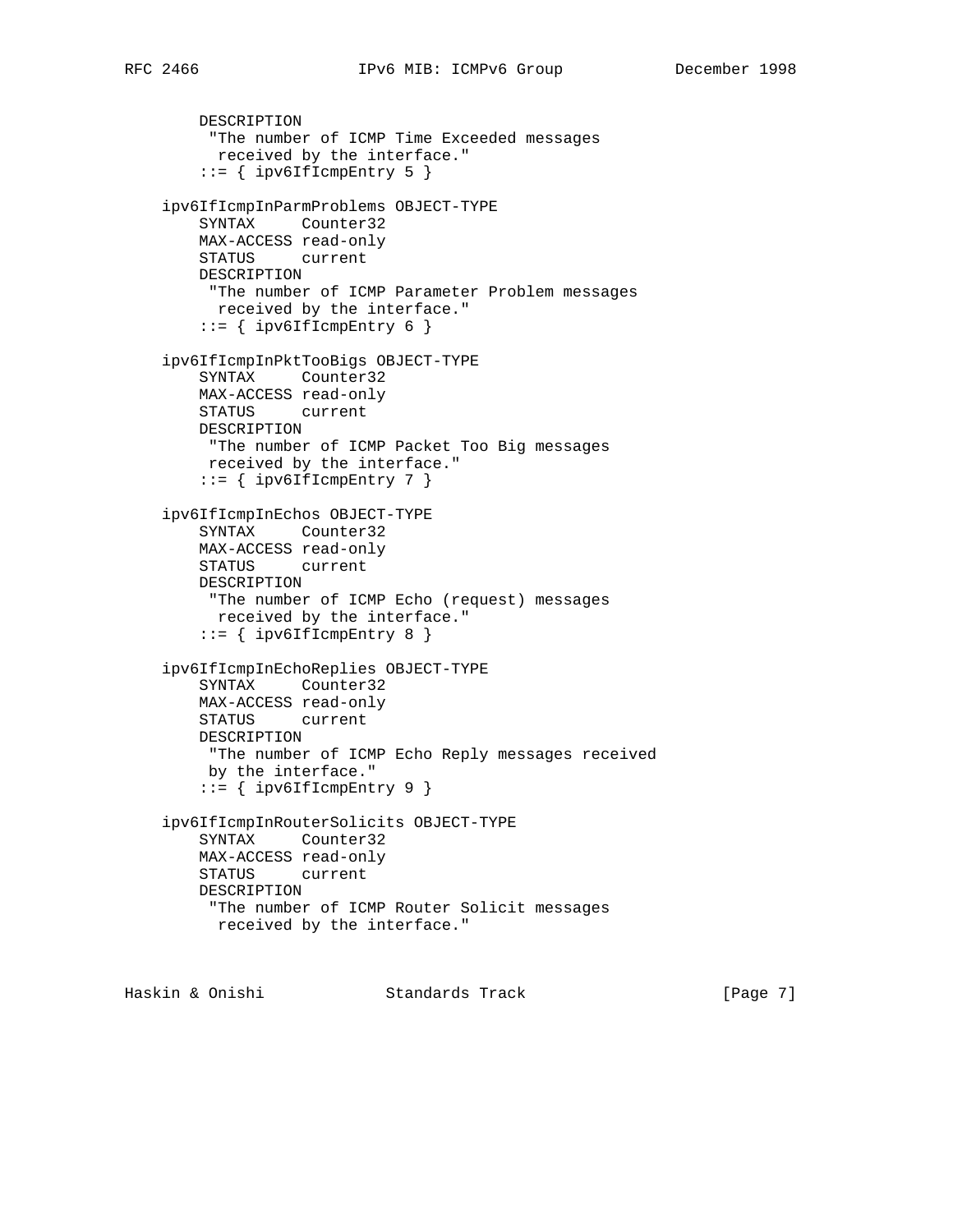```
 ::= { ipv6IfIcmpEntry 10 }
ipv6IfIcmpInRouterAdvertisements OBJECT-TYPE
   SYNTAX Counter32
   MAX-ACCESS read-only
   STATUS current
   DESCRIPTION
    "The number of ICMP Router Advertisement messages
    received by the interface."
    ::= { ipv6IfIcmpEntry 11 }
ipv6IfIcmpInNeighborSolicits OBJECT-TYPE
   SYNTAX Counter32
   MAX-ACCESS read-only
   STATUS current
   DESCRIPTION
    "The number of ICMP Neighbor Solicit messages
     received by the interface."
    ::= { ipv6IfIcmpEntry 12 }
ipv6IfIcmpInNeighborAdvertisements OBJECT-TYPE
   SYNTAX Counter32
   MAX-ACCESS read-only
   STATUS current
   DESCRIPTION
    "The number of ICMP Neighbor Advertisement
    messages received by the interface."
   ::= { ipv6IfIcmpEntry 13 }
ipv6IfIcmpInRedirects OBJECT-TYPE
   SYNTAX Counter32
   MAX-ACCESS read-only
   STATUS current
   DESCRIPTION
    "The number of Redirect messages received
    by the interface."
    ::= { ipv6IfIcmpEntry 14 }
ipv6IfIcmpInGroupMembQueries OBJECT-TYPE
   SYNTAX Counter32
   MAX-ACCESS read-only
   STATUS current
   DESCRIPTION
    "The number of ICMPv6 Group Membership Query
    messages received by the interface."
    ::= { ipv6IfIcmpEntry 15}
ipv6IfIcmpInGroupMembResponses OBJECT-TYPE
```
Haskin & Onishi Standards Track [Page 8]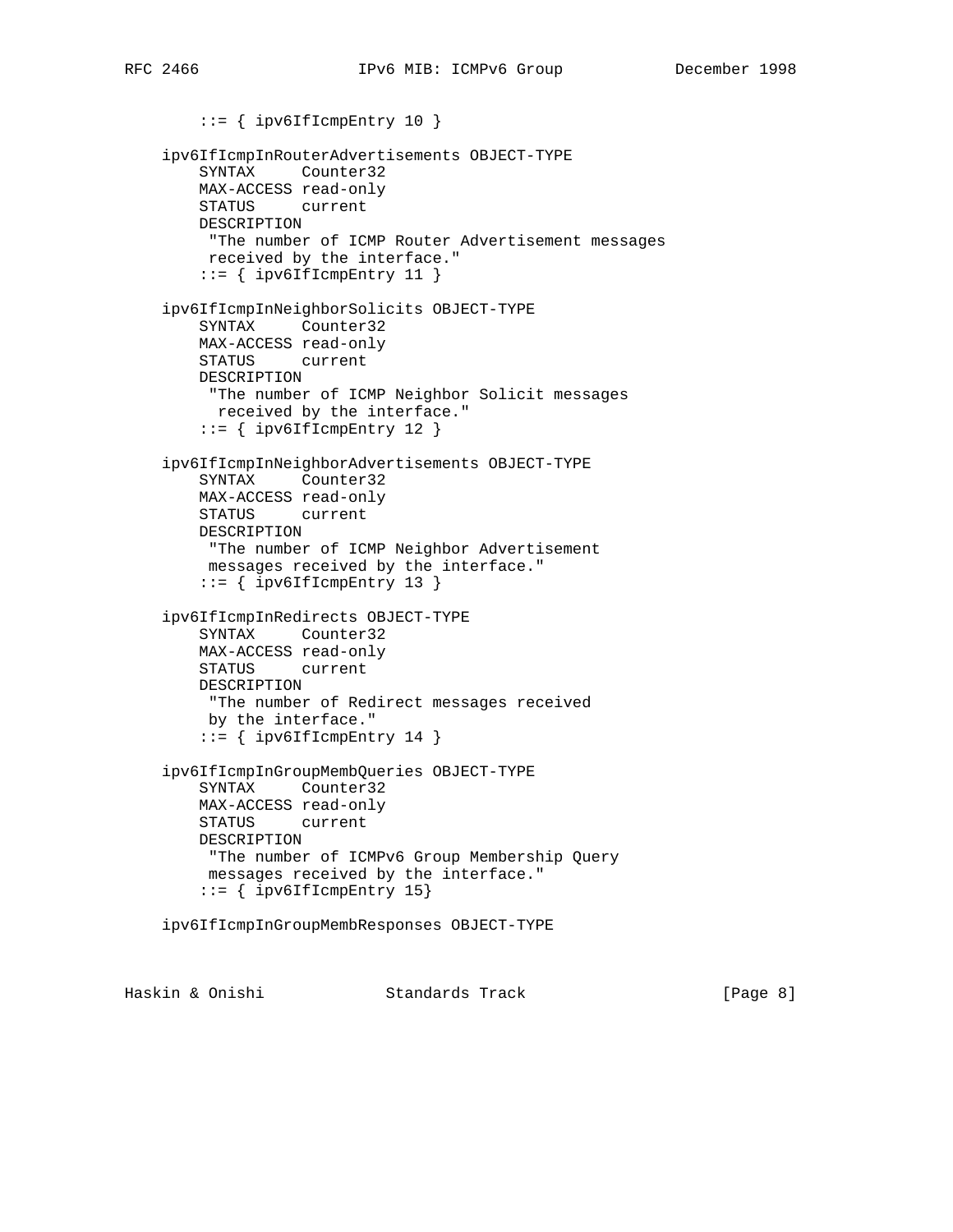```
 SYNTAX Counter32
   MAX-ACCESS read-only
   STATUS current
   DESCRIPTION
    "The number of ICMPv6 Group Membership Response messages
    received by the interface."
    ::= { ipv6IfIcmpEntry 16}
 ipv6IfIcmpInGroupMembReductions OBJECT-TYPE
   SYNTAX Counter32
   MAX-ACCESS read-only
   STATUS current
   DESCRIPTION
    "The number of ICMPv6 Group Membership Reduction messages
    received by the interface."
   ::= { ipv6IfIcmpEntry 17}
ipv6IfIcmpOutMsgs OBJECT-TYPE
   SYNTAX Counter32
   MAX-ACCESS read-only
   STATUS current
   DESCRIPTION
    "The total number of ICMP messages which this
    interface attempted to send. Note that this counter
    includes all those counted by icmpOutErrors."
   ::= { ipv6IfIcmpEntry 18 }
ipv6IfIcmpOutErrors OBJECT-TYPE
   SYNTAX Counter32
   MAX-ACCESS read-only
   STATUS current
   DESCRIPTION
    "The number of ICMP messages which this interface did
    not send due to problems discovered within ICMP
    such as a lack of buffers. This value should not
    include errors discovered outside the ICMP layer
    such as the inability of IPv6 to route the resultant
    datagram. In some implementations there may be no
    types of error which contribute to this counter's
    value."
    ::= { ipv6IfIcmpEntry 19 }
ipv6IfIcmpOutDestUnreachs OBJECT-TYPE
   SYNTAX Counter32
   MAX-ACCESS read-only
   STATUS current
   DESCRIPTION
     "The number of ICMP Destination Unreachable
```
Haskin & Onishi Standards Track [Page 9]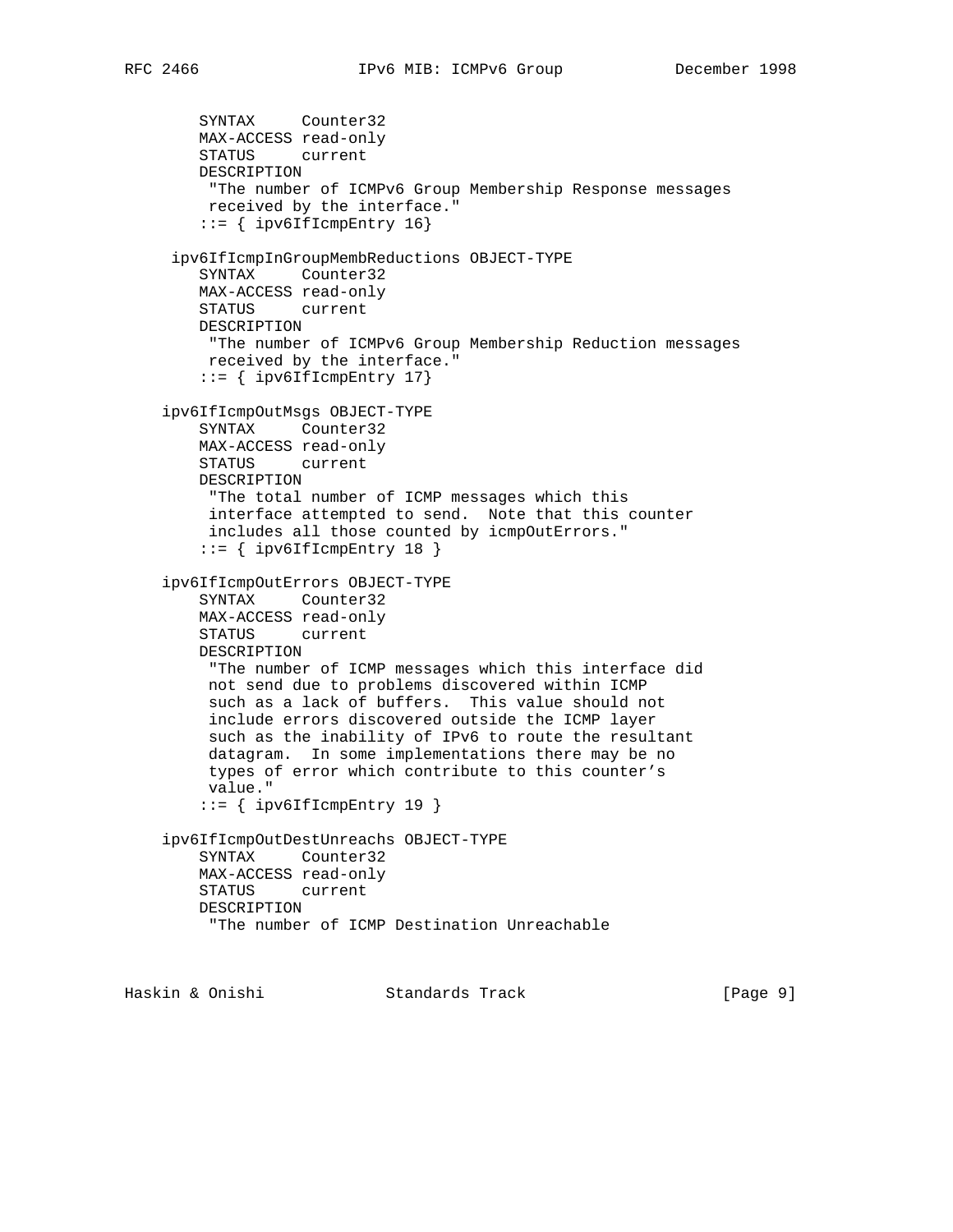```
 messages sent by the interface."
   ::= { ipv6IfIcmpEntry 20 }
ipv6IfIcmpOutAdminProhibs OBJECT-TYPE
   SYNTAX Counter32
   MAX-ACCESS read-only
   STATUS current
   DESCRIPTION
     "Number of ICMP dest unreachable/communication
     administratively prohibited messages sent."
   ::= { ipv6IfIcmpEntry 21 }
ipv6IfIcmpOutTimeExcds OBJECT-TYPE
   SYNTAX Counter32
   MAX-ACCESS read-only
   STATUS current
   DESCRIPTION
    "The number of ICMP Time Exceeded messages sent
    by the interface."
   ::= { ipv6IfIcmpEntry 22 }
ipv6IfIcmpOutParmProblems OBJECT-TYPE
   SYNTAX Counter32
   MAX-ACCESS read-only
   STATUS current
   DESCRIPTION
    "The number of ICMP Parameter Problem messages
    sent by the interface."
    ::= { ipv6IfIcmpEntry 23 }
ipv6IfIcmpOutPktTooBigs OBJECT-TYPE
   SYNTAX Counter32
   MAX-ACCESS read-only
   STATUS current
   DESCRIPTION
    "The number of ICMP Packet Too Big messages sent
    by the interface."
   ::= { ipv6IfIcmpEntry 24 }
ipv6IfIcmpOutEchos OBJECT-TYPE
   SYNTAX Counter32
   MAX-ACCESS read-only
   STATUS current
   DESCRIPTION
    "The number of ICMP Echo (request) messages sent
    by the interface."
```
Haskin & Onishi Standards Track [Page 10]

 $::=$  { ipv6IfIcmpEntry 25 }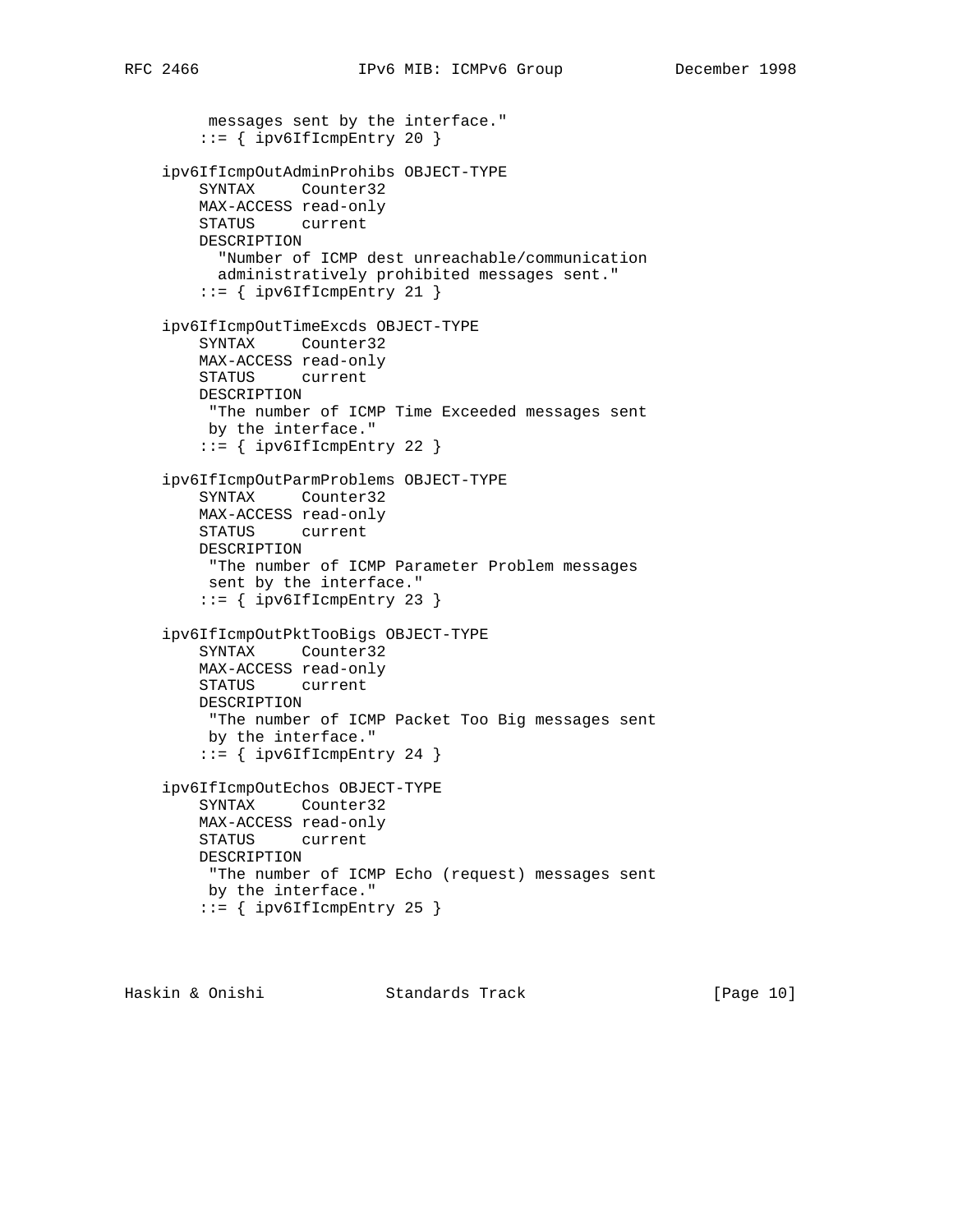```
 ipv6IfIcmpOutEchoReplies OBJECT-TYPE
   SYNTAX Counter32
   MAX-ACCESS read-only
   STATUS current
   DESCRIPTION
    "The number of ICMP Echo Reply messages sent
    by the interface."
   ::= { ipv6IfIcmpEntry 26 }
ipv6IfIcmpOutRouterSolicits OBJECT-TYPE
   SYNTAX Counter32
   MAX-ACCESS read-only
   STATUS current
   DESCRIPTION
    "The number of ICMP Router Solicitation messages
     sent by the interface."
   ::= { ipv6IfIcmpEntry 27 }
ipv6IfIcmpOutRouterAdvertisements OBJECT-TYPE
   SYNTAX Counter32
   MAX-ACCESS read-only
   STATUS current
   DESCRIPTION
    "The number of ICMP Router Advertisement messages
    sent by the interface."
   ::= { ipv6IfIcmpEntry 28 }
ipv6IfIcmpOutNeighborSolicits OBJECT-TYPE
   SYNTAX Counter32
   MAX-ACCESS read-only
   STATUS current
   DESCRIPTION
    "The number of ICMP Neighbor Solicitation
    messages sent by the interface."
   ::= { ipv6IfIcmpEntry 29 }
ipv6IfIcmpOutNeighborAdvertisements OBJECT-TYPE
   SYNTAX Counter32
   MAX-ACCESS read-only
   STATUS current
   DESCRIPTION
    "The number of ICMP Neighbor Advertisement
    messages sent by the interface."
   ::= { ipv6IfIcmpEntry 30 }
ipv6IfIcmpOutRedirects OBJECT-TYPE
   SYNTAX Counter32
   MAX-ACCESS read-only
```
Haskin & Onishi Standards Track [Page 11]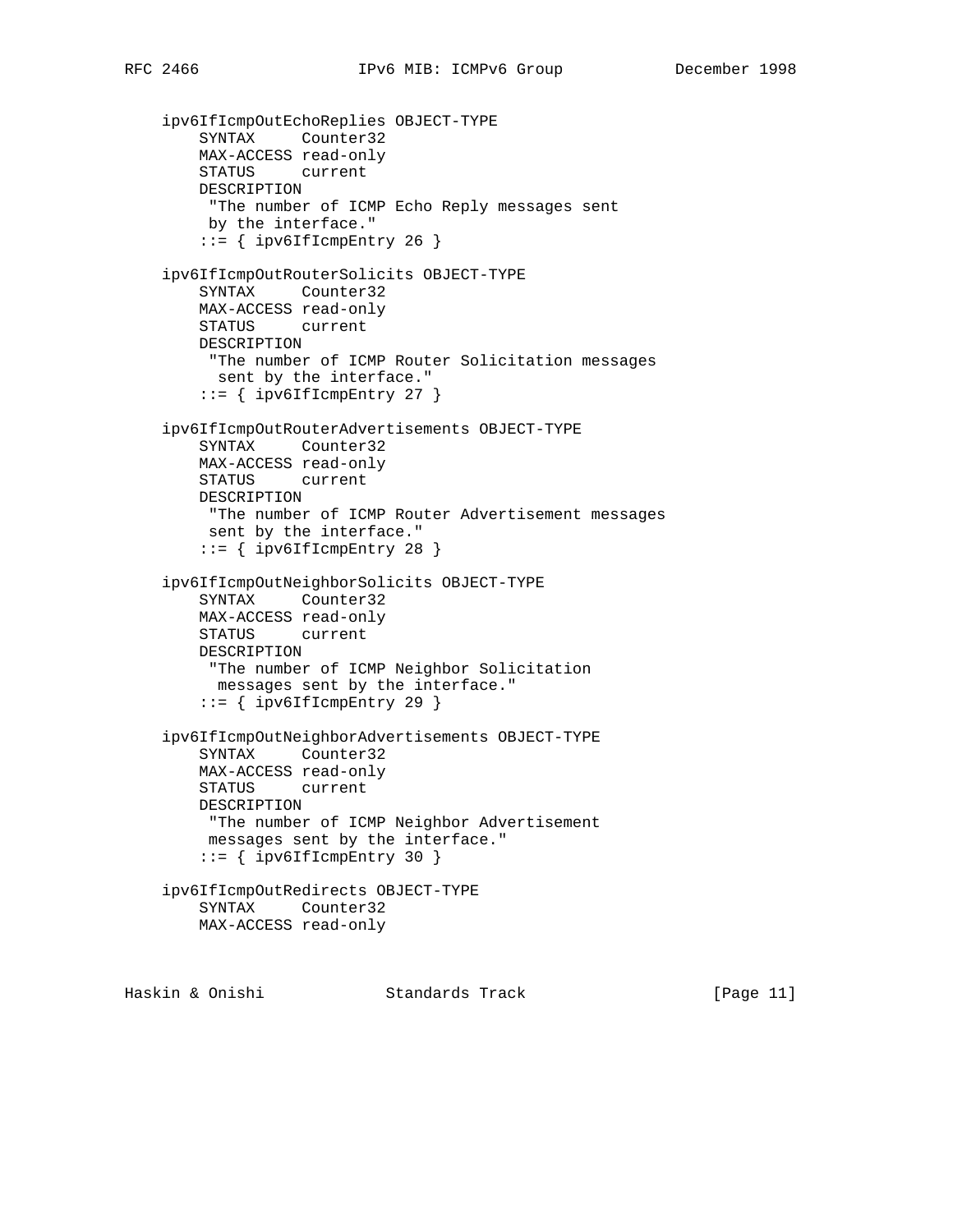```
 STATUS current
    DESCRIPTION
      "The number of Redirect messages sent. For
     a host, this object will always be zero,
     since hosts do not send redirects."
    ::= { ipv6IfIcmpEntry 31 }
 ipv6IfIcmpOutGroupMembQueries OBJECT-TYPE
     SYNTAX Counter32
    MAX-ACCESS read-only
    STATUS current
    DESCRIPTION
     "The number of ICMPv6 Group Membership Query
     messages sent."
    ::= { ipv6IfIcmpEntry 32}
 ipv6IfIcmpOutGroupMembResponses OBJECT-TYPE
    SYNTAX Counter32
    MAX-ACCESS read-only
    STATUS current
    DESCRIPTION
     "The number of ICMPv6 Group Membership Response
     messages sent."
     ::= { ipv6IfIcmpEntry 33}
 ipv6IfIcmpOutGroupMembReductions OBJECT-TYPE
     SYNTAX Counter32
    MAX-ACCESS read-only
    STATUS current
    DESCRIPTION
     "The number of ICMPv6 Group Membership Reduction
     messages sent."
    ::= { ipv6IfIcmpEntry 34}
-- conformance information
ipv6IcmpConformance OBJECT IDENTIFIER ::= { ipv6IcmpMIB 2 }
ipv6IcmpCompliances
       OBJECT IDENTIFIER ::= { ipv6IcmpConformance 1 }
ipv6IcmpGroups
       OBJECT IDENTIFIER ::= { ipv6IcmpConformance 2 }
-- compliance statements
ipv6IcmpCompliance MODULE-COMPLIANCE
   STATUS current
```
Haskin & Onishi Standards Track [Page 12]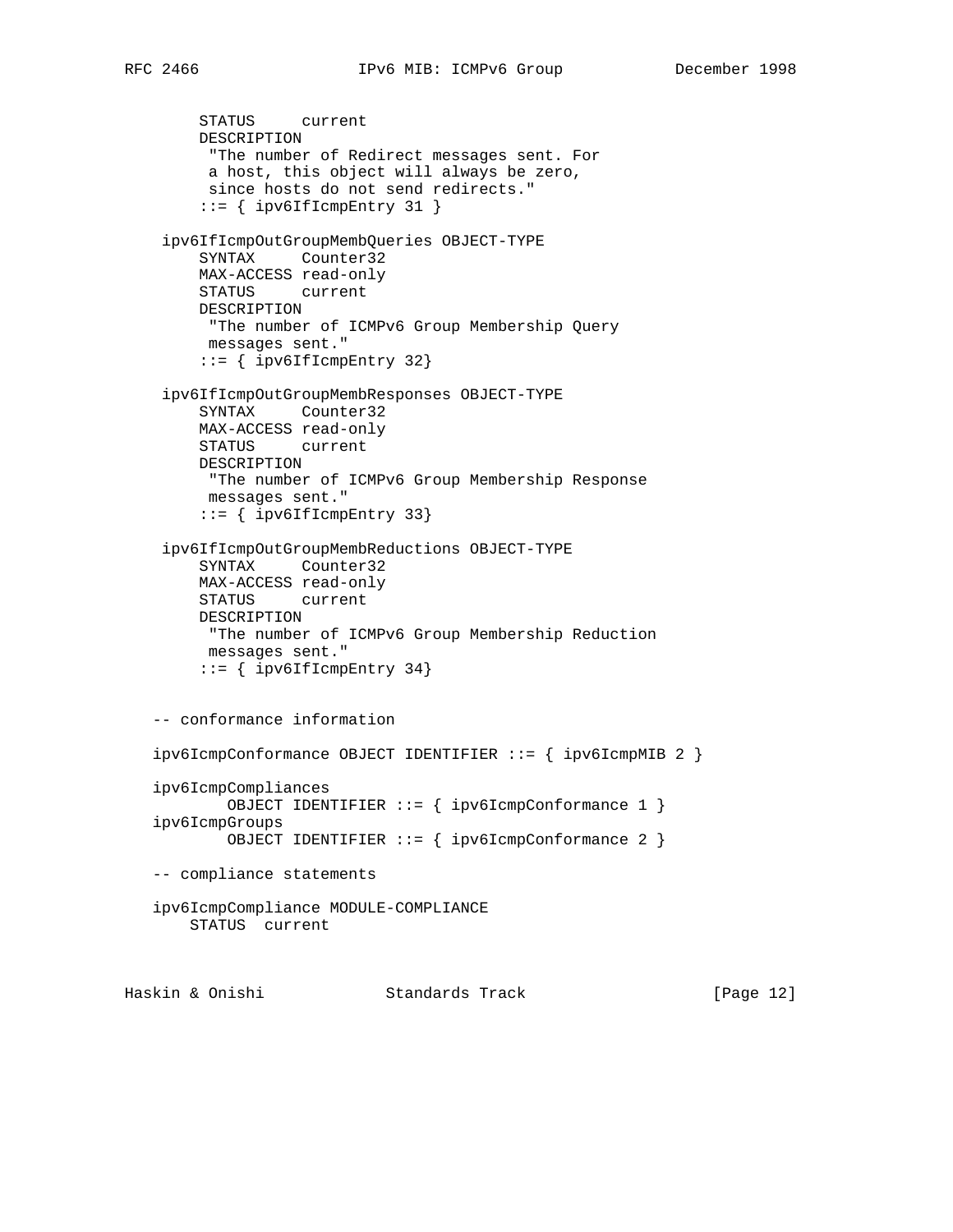```
 DESCRIPTION
         "The compliance statement for SNMPv2 entities which
         implement ICMPv6."
       MODULE -- this module
           MANDATORY-GROUPS { ipv6IcmpGroup }
       ::= { ipv6IcmpCompliances 1 }
  ipv6IcmpGroup OBJECT-GROUP
       OBJECTS {
                   ipv6IfIcmpInMsgs,
                   ipv6IfIcmpInErrors,
                   ipv6IfIcmpInDestUnreachs,
                   ipv6IfIcmpInAdminProhibs,
                   ipv6IfIcmpInTimeExcds,
                   ipv6IfIcmpInParmProblems,
                   ipv6IfIcmpInPktTooBigs,
                   ipv6IfIcmpInEchos,
                   ipv6IfIcmpInEchoReplies,
                   ipv6IfIcmpInRouterSolicits,
                   ipv6IfIcmpInRouterAdvertisements,
                   ipv6IfIcmpInNeighborSolicits,
                   ipv6IfIcmpInNeighborAdvertisements,
                   ipv6IfIcmpInRedirects,
                   ipv6IfIcmpInGroupMembQueries,
                   ipv6IfIcmpInGroupMembResponses,
                   ipv6IfIcmpInGroupMembReductions,
                   ipv6IfIcmpOutMsgs,
                   ipv6IfIcmpOutErrors,
                   ipv6IfIcmpOutDestUnreachs,
                   ipv6IfIcmpOutAdminProhibs,
                   ipv6IfIcmpOutTimeExcds,
                   ipv6IfIcmpOutParmProblems,
                   ipv6IfIcmpOutPktTooBigs,
                   ipv6IfIcmpOutEchos,
                   ipv6IfIcmpOutEchoReplies,
                   ipv6IfIcmpOutRouterSolicits,
                   ipv6IfIcmpOutRouterAdvertisements,
                   ipv6IfIcmpOutNeighborSolicits,
                   ipv6IfIcmpOutNeighborAdvertisements,
                   ipv6IfIcmpOutRedirects,
                   ipv6IfIcmpOutGroupMembQueries,
                   ipv6IfIcmpOutGroupMembResponses,
                 ipv6IfIcmpOutGroupMembReductions
}
       STATUS current
       DESCRIPTION
            "The ICMPv6 group of objects providing information
             specific to ICMPv6."
```
Haskin & Onishi Standards Track [Page 13]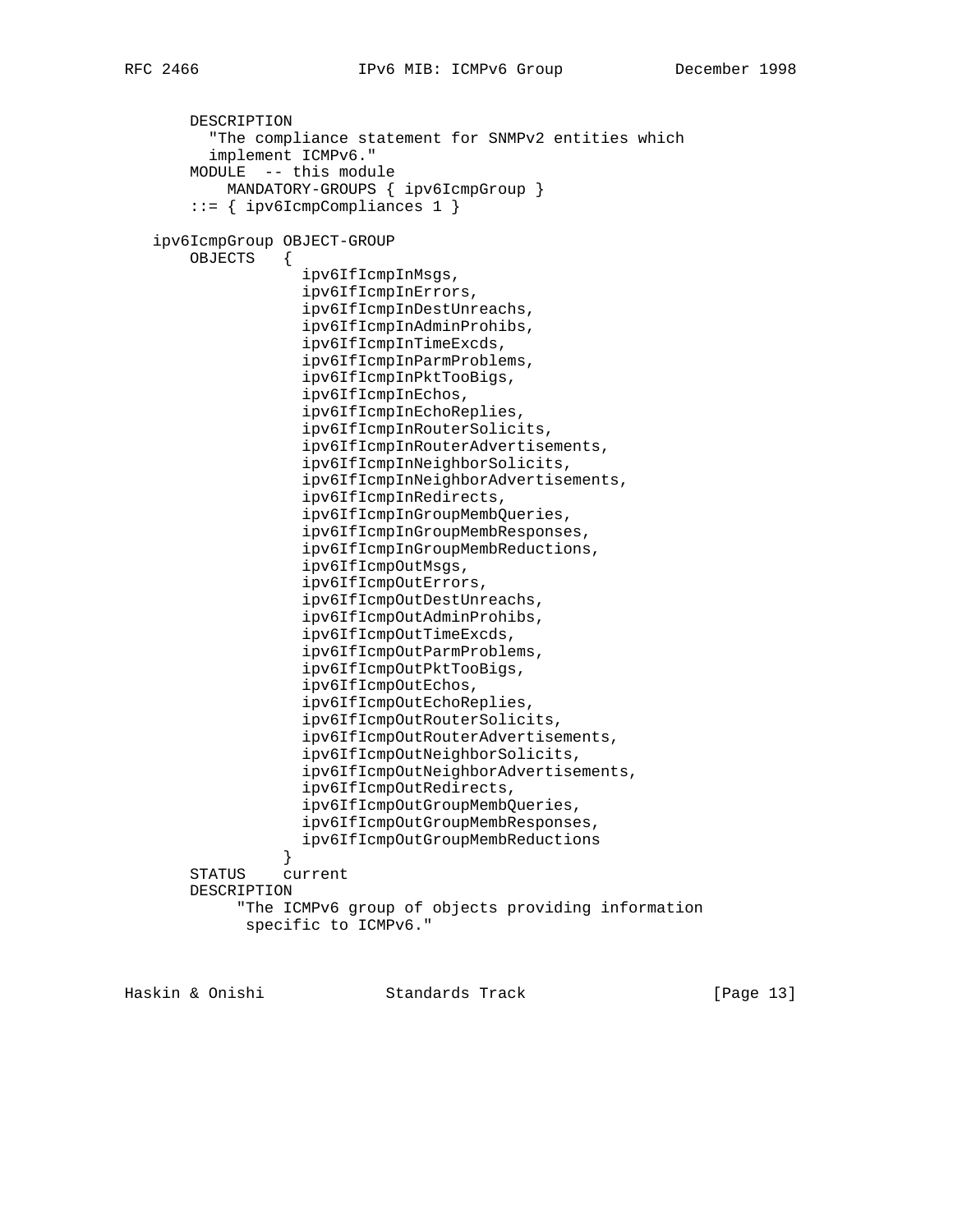::= { ipv6IcmpGroups 1 }

END

4. Acknowledgments

 This document borrows from MIB works produced by IETF for IPv4-based internets.

 We would like to thanks the following people for constructive and valuable comments:

 Mike Daniele, Margaret Forsythe, Jean-Pierre Roch, Juergen Schoenwaelder, Vivek Venkatraman.

- 5. References
	- [1] SNMPv2 Working Group, Case, J., McCloghrie, K., Rose, M., and S. Waldbusser, "Structure of Management Information for Version 2 of the Simple Network Management Protocol (SNMPv2)", RFC 1902, January 1996.
	- [2] SNMPv2 Working Group, Case, J., McCloghrie, K., Rose, M., and S. Waldbusser, "Textual Conventions for Version 2 of the Simple Network Management Protocol (SNMPv2)", RFC 1903, January 1996.
	- [3] McCloghrie, K., and M. Rose, Editors, "Management Information Base for Network Management of TCP/IP-based internets: MIB-II", STD 17, RFC 1213, March 1991.
	- [4] Case, J., Fedor, M., Schoffstall, M. and J. Davin, "A Simple Network Management Protocol (SNMP)", STD 15, RFC 1157, May 1990.
	- [5] SNMPv2 Working Group, Case, J., McCloghrie, K., Rose, M. and S. Waldbusser, "Protocol Operations for Version 2 of the Simple Network Management Protocol (SNMPv2)", RFC 1905, January 1996.
	- [6] McCloghrie, K. and F. Kastenholz, "Evolution of the Interfaces Group of MIB-II", RFC 1573, January 1994.
	- [7] Deering, S. and R. Hinden, Editors, "Internet Protocol, Version 6 (IPv6) Specification", RFC 2460, December 1998.

Haskin & Onishi Standards Track [Page 14]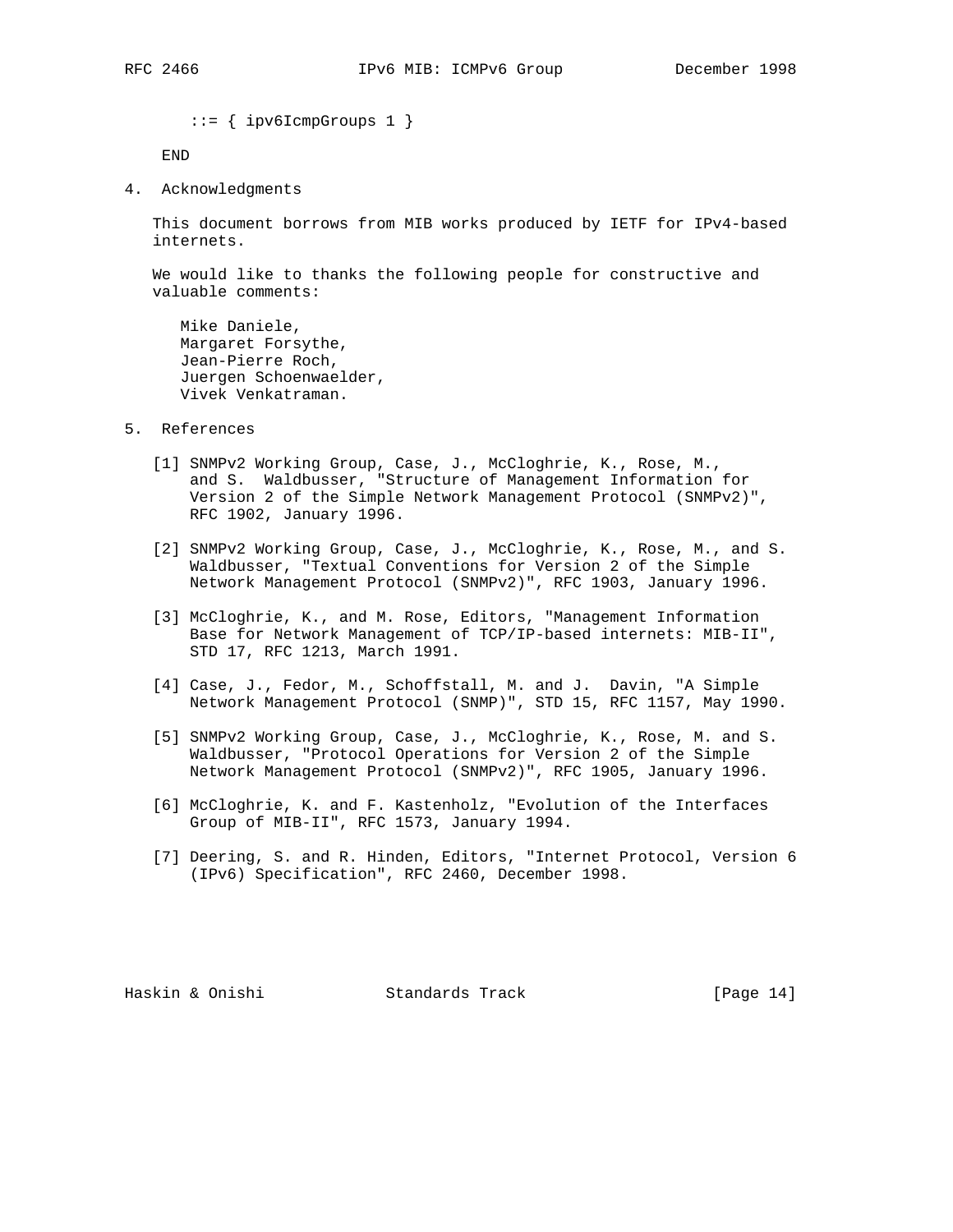- - [8] Conta, A. and S. Deering, "Internet Control Message Protocol (ICMPv6) for the Internet Protocol Version 6 (IPv6) Specification", RFC 2463, December 1998.
	- [9] Haskin, D., and S. Onishi, "Management Information Base for IP Version 6: Textual Conventions and General Group", RFC 2465, December 1998.
- 6. Security Considerations

 Certain management information defined in this MIB may be considered sensitive in some network environments.

 Therefore, authentication of received SNMP requests and controlled access to management information should be employed in such environments.

7. Authors' Addresses

 Dimitry Haskin Bay Networks, Inc. 600 Technology Park Drive Billerica, MA 01821

EMail: dhaskin@baynetworks.com

 Steve Onishi Bay Networks, Inc. 3 Federal Street Billerica, MA 01821

EMail: sonishi@baynetworks.com

Haskin & Onishi Standards Track [Page 15]